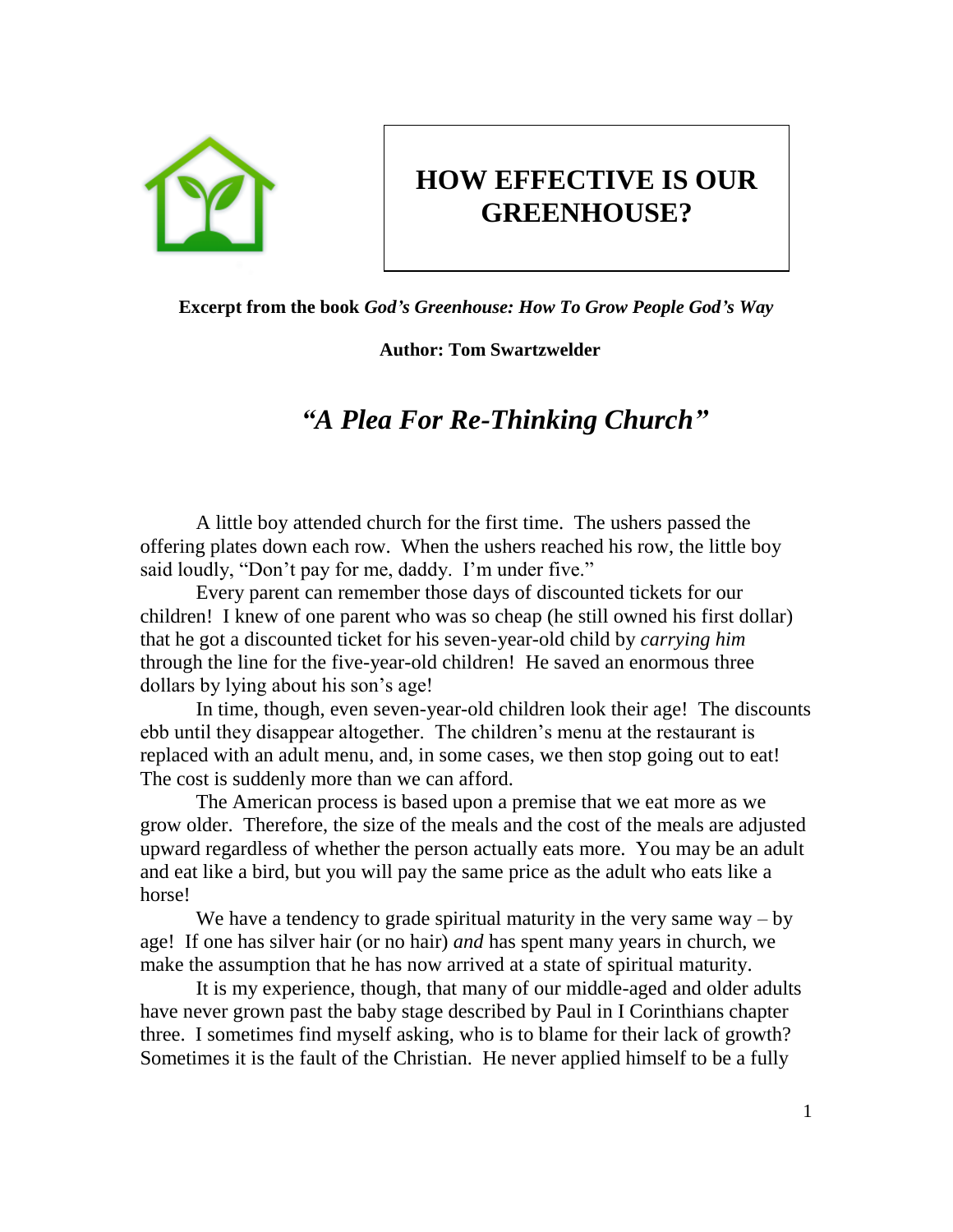committed disciple of Jesus Christ. On the other hand, many adults were never given the tools to develop to a higher level. In such cases, their churches had a very low definition of maturity.

Let me give two examples from the same church. I knew a deacon who had been a deacon for more than twenty years. He was a good man. He would be a good companion to have in a foxhole when the enemy is charging! This deacon told me very honestly, "I thought I was a good deacon until you came here as our pastor. Now I know how little I knew and how little I did." That statement was an adequate assessment of not only him but of his entire church. The church was showing the effects of an inferior process for maturing Christians.

Our church secretary had been the secretary for nearly thirty years. She told me very honestly, "We thought we had high standards until you came. Now we realize we had very low standards." Incidentally, twelve years after I moved on, that church had transitioned from a soulwinning church of one hundred and twenty attendees to zero attendees. The doors were now closed. What a tragedy!

Those same comments can be repeated in many ministries. How do things like this happen in God's churches? We pride ourselves on being a people who believe in the Bible, but the actual maturity level of most churches is pitiful, sad, and failing. Instead of the church beating down the gates of hell, we are in retreat and even decline in far too many places.

The reason this condition exists is because we have an inadequate view of spiritual maturity. We have a bad tendency to think in terms of age, effort, participation, and attendance. In reality none of those items create maturity. *They may be signs of maturity, but, in themselves, they do not create maturity.* 

The story is told of a man who asked for a pay raise based upon his forty years of experience. The boss said, "No. You have done nothing more than experience one job for forty years. You are not experienced in anything else."

That illustration pictures many of our church members. We have not developed outside our weeny, teeny little world.

*May I suggest that we redefine maturity in terms of completeness or wellroundedness?* This helps us establish a very clear target. In these cases, clearer is always better! The five commonly accepted objectives of ministry, discipleship, worship, fellowship, and evangelism are manageable, definable, and measurable. Items such as prayer, tithing, and music would be better treated as subcategories in one of these five broader categories.

My personal philosophy toward ministry grew by leaps and bounds when I discovered the truth of Ephesians 4:11-13. I had read the text many times, but finally it sank in! The entire context reads as follows, "Christ personally gave to the church some people gifted as apostles, some people gifted as prophets, some people gifted as evangelists, some people gifted as pastors who also serve as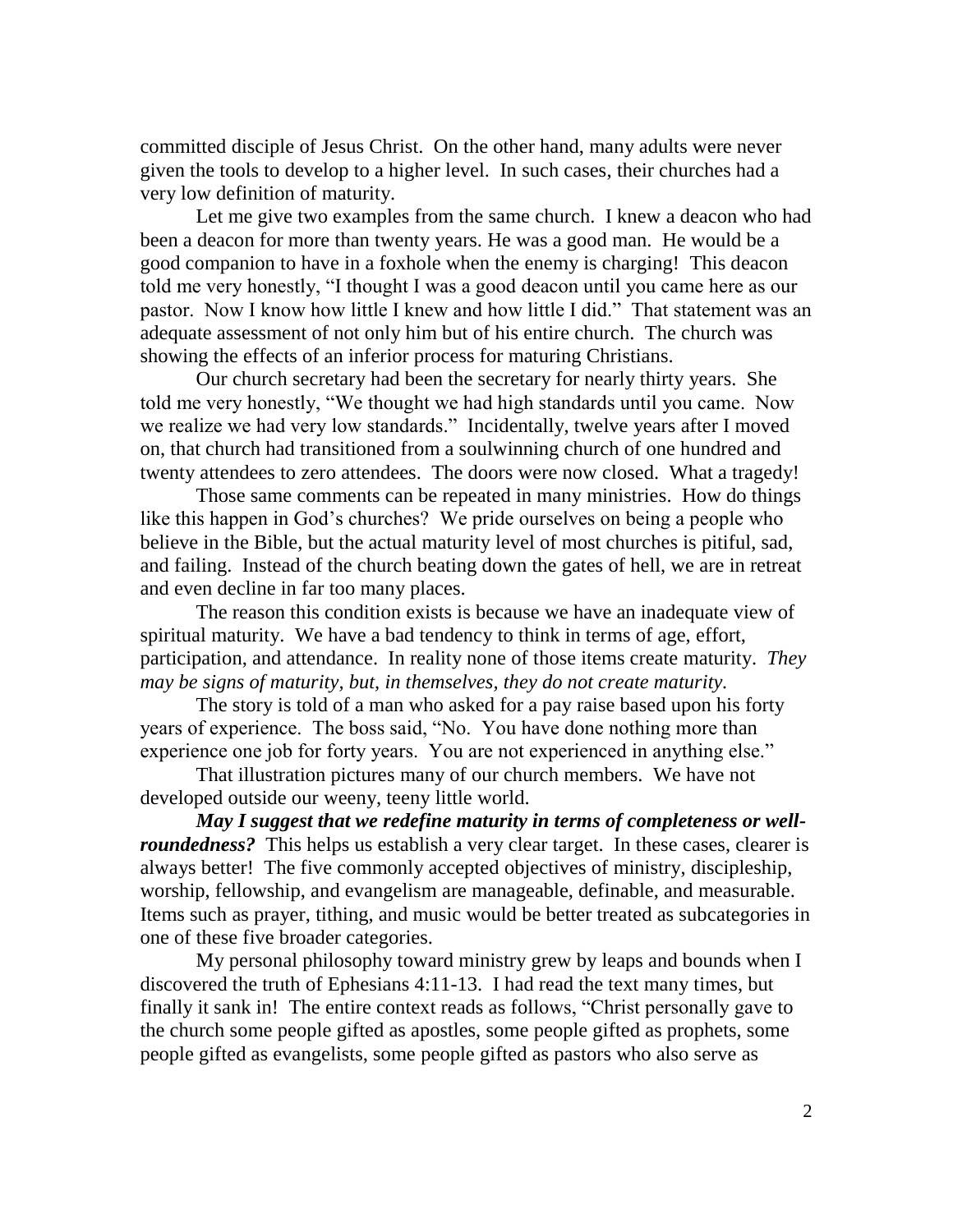teachers, *for the purpose of training or equipping the saints to do the work of the ministry*, in order that the body of Christ might be built to a higher level, until all of us reach the level of unity in the faith and a complete knowledge of God's Son, growing into a spiritually mature man that measures up to the full measure of Christ's fullness."

That is a mouthful. I don't have time to explain every thought, but I want to give you something that is very, very special to me. It is so special that it may revolutionize the way you see this thing we call "doing church."

I underlined the word "training" because that one word changed my view of church. The word translated "training" is derived from the Greek word "katartismos." It appears in the same sense in II Corinthians 13:11, Galatians 6:1 (translated restore), I Thessalonians 3:10, Hebrews 13:21, and I Peter 5:10. The complete word in this verse actually has the idea of "equipping or preparing for service." God gives us these gifted men who specialize in training us to do "the work of the ministry."

You can think of these people as the instructors in God's Greenhouse. They are the people who make the classroom experience a profitable experience. That is, if you listen to them and do what they say! (We developed the importance of the classroom experience in Chapter Fourteen's "The Teeter-Totter Of Success.")

Do you remember how God's Greenhouse began? It began in I Corinthians chapter three. "Paul sowed, Apollos watered, and God gave the increase." Paul was good at sowing, Apollos was good at watering, and God did what only God can do and gave the increase. It worked marvelously!

Effective sowing and effective watering in God's Greenhouse does not happen by accident! Paul was really good at what he did. Apollos was really good at what he did. Both of them had been trained or equipped to do the work of the ministry! In turn, they trained or equipped others to do the same work of the ministry! In turn, those trainees trained others to do the same work of the ministry! This has continued down to the present day with the result that we are now the ones who are equipped to do the work of the ministry.

How can this training be done more effectively?

First, it means we need a better process to develop our people! The word process is in contrast to an event, especially an event that occurs only once. The word process denotes it is a continuing, repeatable system of development. Jack Hyles pastored the very large First Baptist Church of Hammond for many years. He was noted for often saying, "A great church is a good church which has seen it all, done it all, and yet *keeps on doing it!"*

Such a church continues its process week after week, month after month, and year after year. It knows what it is trying to do, keeps updating its tools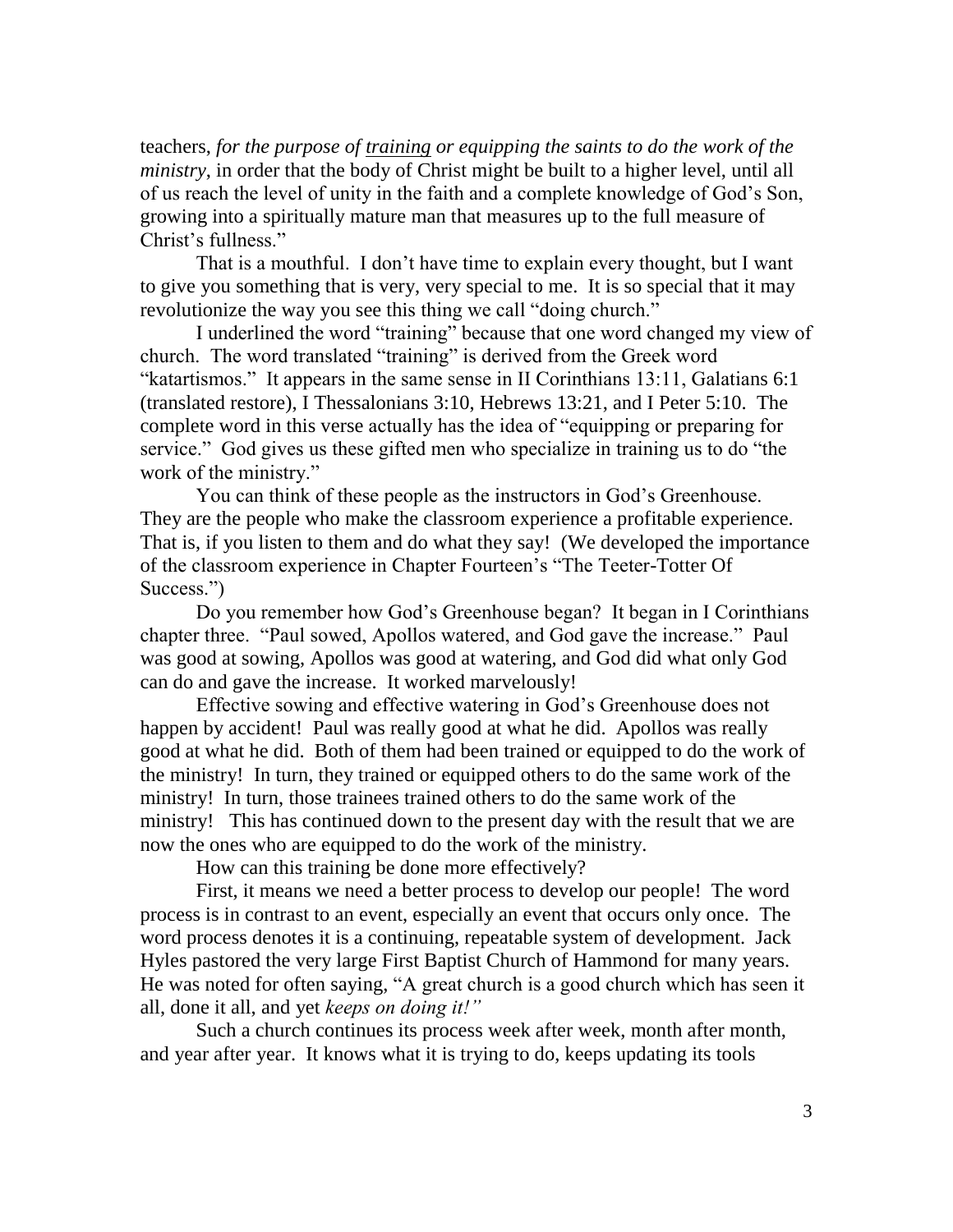(programs, procedures, staff), and keeps its eye focused on the process. *This process trains the people then turns the trained people into trainers of more people* (II Timothy 2:2). There will be times when God moves your better trained people to other churches for ministry. Praise the Lord! That is one way to determine if you have a God-honoring process. Such an "advancement" will create openings for those who are going through your current training process!

In addition, we need a way of measuring where we currently are and what is currently possible. The business world refers to it as a "best practice study." It must be acknowledged that few church leaders truly know how to measure church performance. Accordingly, the pastor often gets much of the blame for poor church performance. This creates a vicious cycle of defeat for both the pastor and the church. However, it is my hopefully unbiased conviction that most pastors are not the problem! God did not send the pastor to be the problem but to be *part* of the solution. The church leadership needs to recognize that it can never identify the problem or solve the problem unless it has a way of *measuring the current performance of the church*.

Let's look closely at two charts. These charts are derived from a survey done by Ellison Research of Phoenix, Arizona which appeared in the November, 2005 issue of *Facts and Trends* (a Southern Baptist publication). Though old, this remains one of the most enlightening surveys I have even seen for two important reasons. First, it illustrates graphically what churches can do; second, it provides a means of *measuring my own church* versus other churches. Through this survey I can identify and target the bull's eye rather than continue shooting in the dark!

| <b>Tool</b>                   | Small % | Medium % | Large % |
|-------------------------------|---------|----------|---------|
| New membership training       | 50      | 64       | 87      |
| <b>Basics of Christianity</b> | 39      | 52       | 65      |
| How to study the Bible        | 38      | 41       | 60      |
| Evangelism/outreach training  | 29      | 43       | 62      |
| Spiritual growth/renewal      | 33      | 34       | 53      |
| Effective prayer              | 31      | 30       | 52      |
| Spiritual gifts inventory     | 23      | 31       | 55      |
| Marriage enrichment           | 16      | 33       | 56      |
| Leadership development        | 21      | 25       | 45      |
| Basics of church's            | 21      | 25       | 33      |
| denominational perspectives   |         |          |         |

**WHAT IS OFFERED PER YEAR BY SIZE?**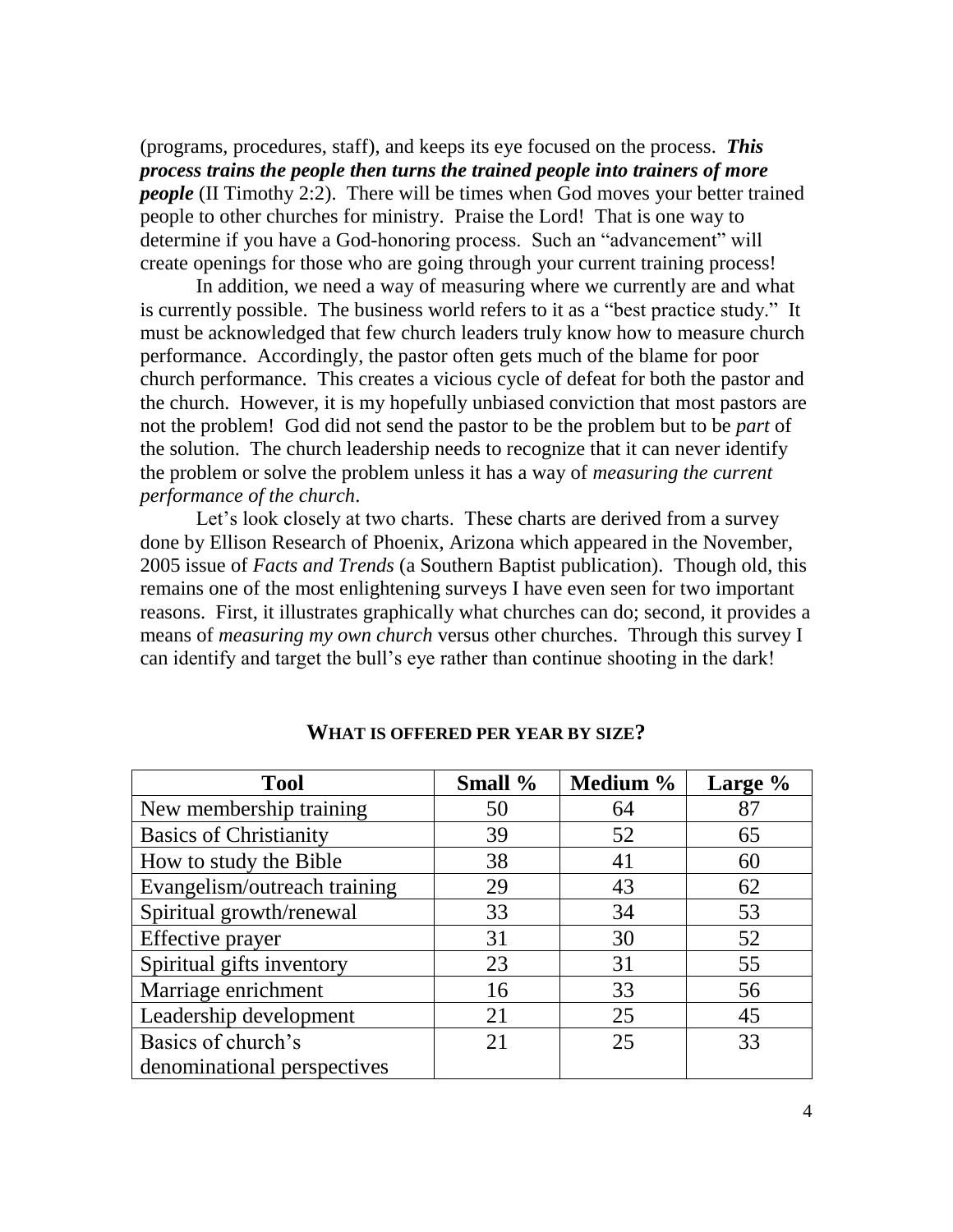| Parenting/child development   |      | 15   |      |
|-------------------------------|------|------|------|
| Financial management          | 10   | 13   |      |
| Skills and talents profile    |      | 17   | 34   |
| Grief recovery                |      |      | 25   |
| Recovery from substance abuse |      |      |      |
| Health/weight loss/exercise   |      |      |      |
| Ministry in the workplace     |      |      |      |
| Divorce recovery              |      |      | l 6  |
| Life skills                   |      |      |      |
| <b>Totals</b>                 | 354% | 452% | 788% |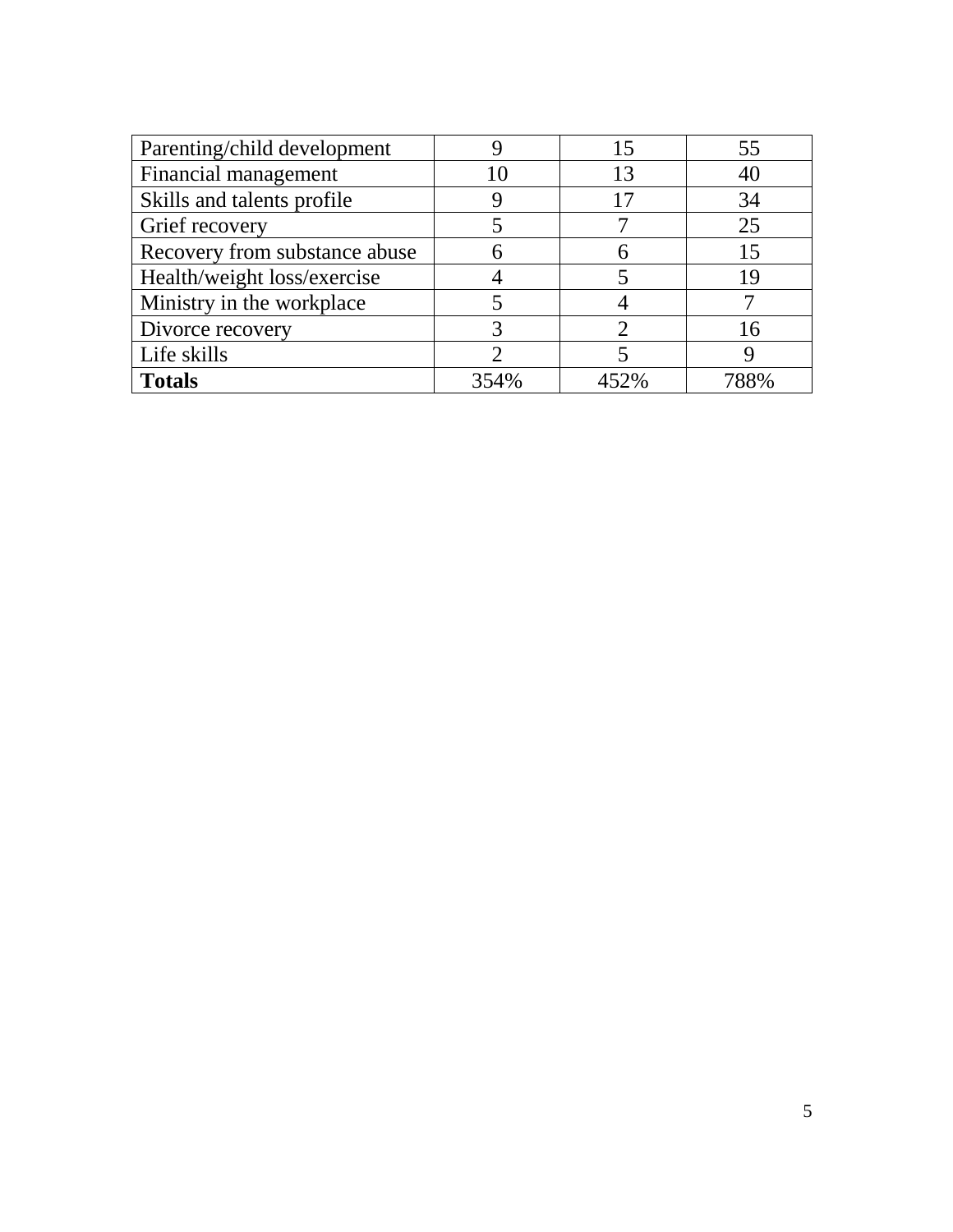| <b>Tool</b>                                       | <b>Baptist</b><br>S. | Methodist      | Lutheran       | Pentecostal    | Presbyterian   | others<br>$\overline{\mathbf{H}}$ | Mainline       | Evangelical |
|---------------------------------------------------|----------------------|----------------|----------------|----------------|----------------|-----------------------------------|----------------|-------------|
| New membership                                    | 52%                  | 58%            | 84%            | 62%            | 76%            | 66%                               | 67%            | 61%         |
| <b>Basics of Christianity</b>                     | 36                   | 39             | 58             | 55             | 41             | 53                                | 48             | 49          |
| How to study the Bible                            | 32                   | 45             | 55             | 37             | 50             | 53                                | 56             | 38          |
| Evangelism/outreach training                      | 54                   | 24             | 31             | 38             | 19             | 32                                | 22             | 49          |
| Spiritual growth/renewal                          | 34                   | 36             | 38             | 31             | 47             | 39                                | 40             | 34          |
| Effective prayer                                  | 34                   | 26             | 15             | 46             | 23             | 38                                | 27             | 36          |
| Spiritual gifts inventory                         | 37                   | 30             | 22             | 37             | 23             | 36                                | 28             | 32          |
| Marriage enrichment                               | 36                   | 20             | 16             | 37             | 12             | 28                                | 17             | 34          |
| Leadership development                            | 22                   | 22             | 20             | 38             | 29             | 31                                | 22             | 27          |
| Basics of church's<br>denominational perspectives | 17                   | 36             | 43             | 26             | 45             | 22                                | 38             | 23          |
| Parenting/child development                       | 25                   | 12             | 10             | 16             | 25             | 20                                | 14             | 21          |
| Financial management                              | 24                   | 11             | 7              | 29             | $\overline{4}$ | 17                                | 6              | 21          |
| Skills and talents profile                        | 18                   | 14             | 22             | 16             | 16             | 21                                | 18             | 16          |
| Grief recovery                                    | 11                   | 16             | 16             | $\overline{2}$ | 7              | 11                                | 14             | 7           |
| Recovery from substance abuse                     | 8                    | 10             | 10             | 8              | 7              | 7                                 | 6              | 8           |
| Health/weight loss/exercise                       | 12                   | 9              | 12             | $\overline{4}$ | 12             | 8                                 | $\overline{7}$ | 8           |
| Ministry in the workplace                         | 6                    | $\overline{2}$ | $\overline{2}$ | 6              | $\overline{2}$ | $\overline{7}$                    | 3              | 6           |
| Divorce recovery                                  | 8                    | 8              | $\overline{4}$ | 5              | $\overline{2}$ | 5                                 | 3              | 6           |
| Life skills                                       | $\overline{2}$       | $\overline{4}$ | 3              | 5              | $\overline{4}$ | 5                                 | $\overline{4}$ | 3           |
| <b>Totals</b>                                     | 468%                 | 422%           | 468%           | 498%           | 444%           | 499%                              | 440%           | 479%        |
|                                                   |                      |                |                |                |                |                                   |                |             |

## **WHAT IS OFFERED BY DENOMINATION AND PERSPECTIVE?**

Several denominational facts are worth noting. Lutherans have the highest percentage of new membership classes at 84%, compared to Southern Baptists who have the lowest percentage at 52%.

Southern Baptists also have the lowest percentage of classes teaching basics of denominational beliefs with only 17%. This occurs in spite of Southern Baptists priding themselves as a "people of the Book." (I have the freedom to say this since I am a Southern Baptist.)

Only 49% of evangelical churches have classes oriented to evangelism/outreach training. Evidently 51% of evangelical churches have missed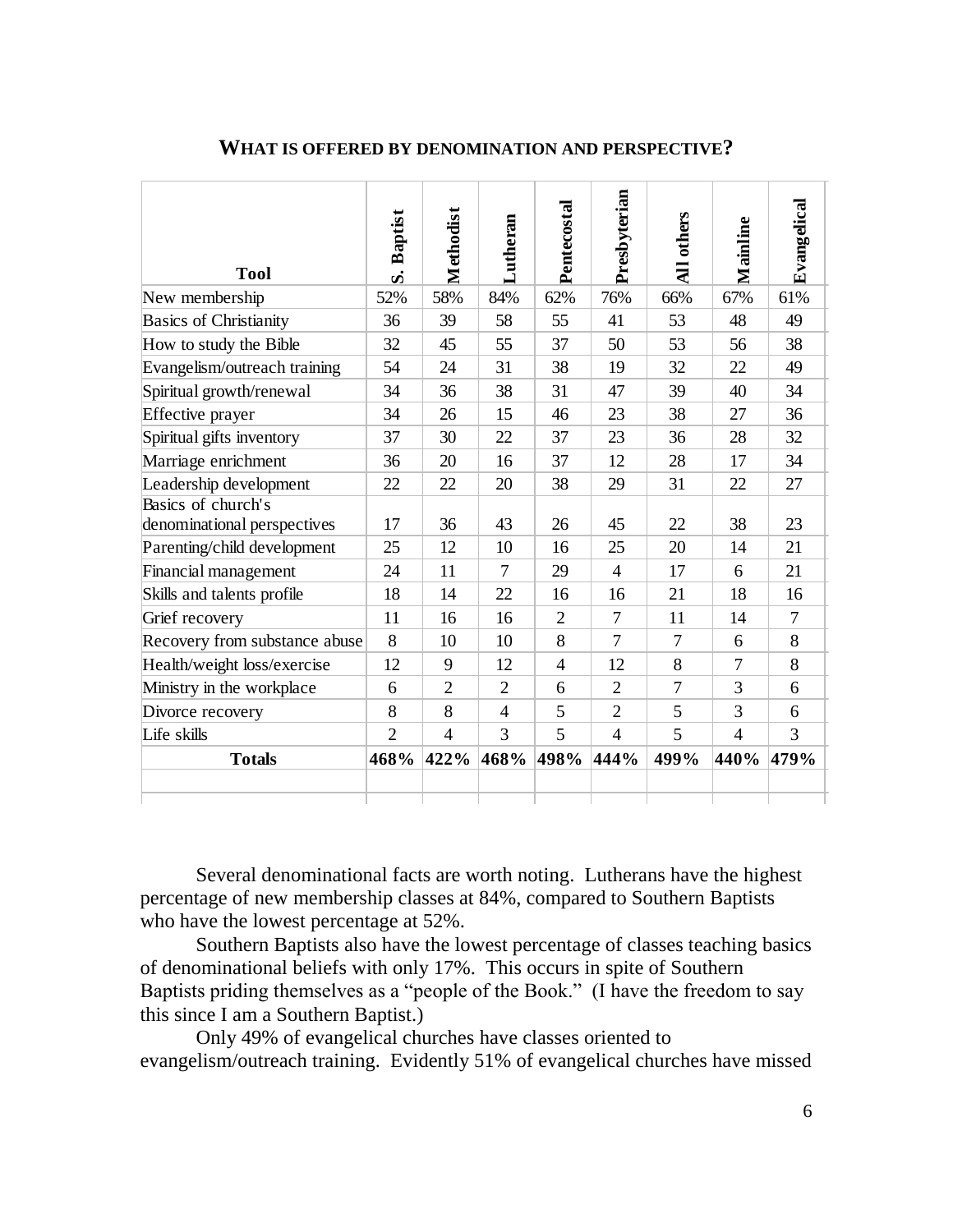the purpose of the Great Commission. Pardon me for asking, but is it possible they are not really evangelical? Interestingly, not one of my pastorates provided evangelism/outreach training in the two years prior to my arrival. Not a single one! Yet isn't this supposed to be one of the highest priorities of God's church? How can this be? What is your own past and present experience? Is your current church accomplishing this goal? I am sure you would agree this is a revealing issue.

Genuine purpose driven churches provide the necessary training, because training provides the means to achieving their purpose!

Robert Gross, former president of Lockheed Aircraft Corporation, once shared with his supervisors, "It's one thing to build a product; it's another thing to build a company. Companies are nothing but men, and the things that come out of them are no better than the people themselves. We do not build automobiles, airplanes, refrigerators, radios, or shoestrings. We build men. *The men build the product."*

The last statement can be paraphrased in the following way in church language: *"The men build the kingdom of God!"* Kingdom building is hard work! It requires skilled craftsmen just like any corporation. That's why we're called coworkers with God!

It is my firm conviction that every church (regardless of size) can establish a better training program. Just a cursory glance at this survey indicates that the majority of these classes are necessary to develop complete or well-rounded Christians.

I am especially proud of the training we provided in a pastorate that averaged one hundred and twenty people in worship. That's not a lot of people, but it proved to be enough! Based on this survey, it is interesting to note that we apparently provided more tools for personal development than even the large churches.

May I share with you how a purpose driven emphasis (worship, ministry, fellowship, evangelism, and discipleship) can work in real life? Our purpose statement read as follows: "Our church's purpose is to help every member become complete in Christ by emphasizing personal development in discipleship, evangelism, ministry, worship, and fellowship."

On the basis of this purpose statement we proceeded to develop opportunities to grow people! Some folk grew to levels they would never have attained otherwise. Interestingly, many of those opportunities are included in this survey. Let's take a look.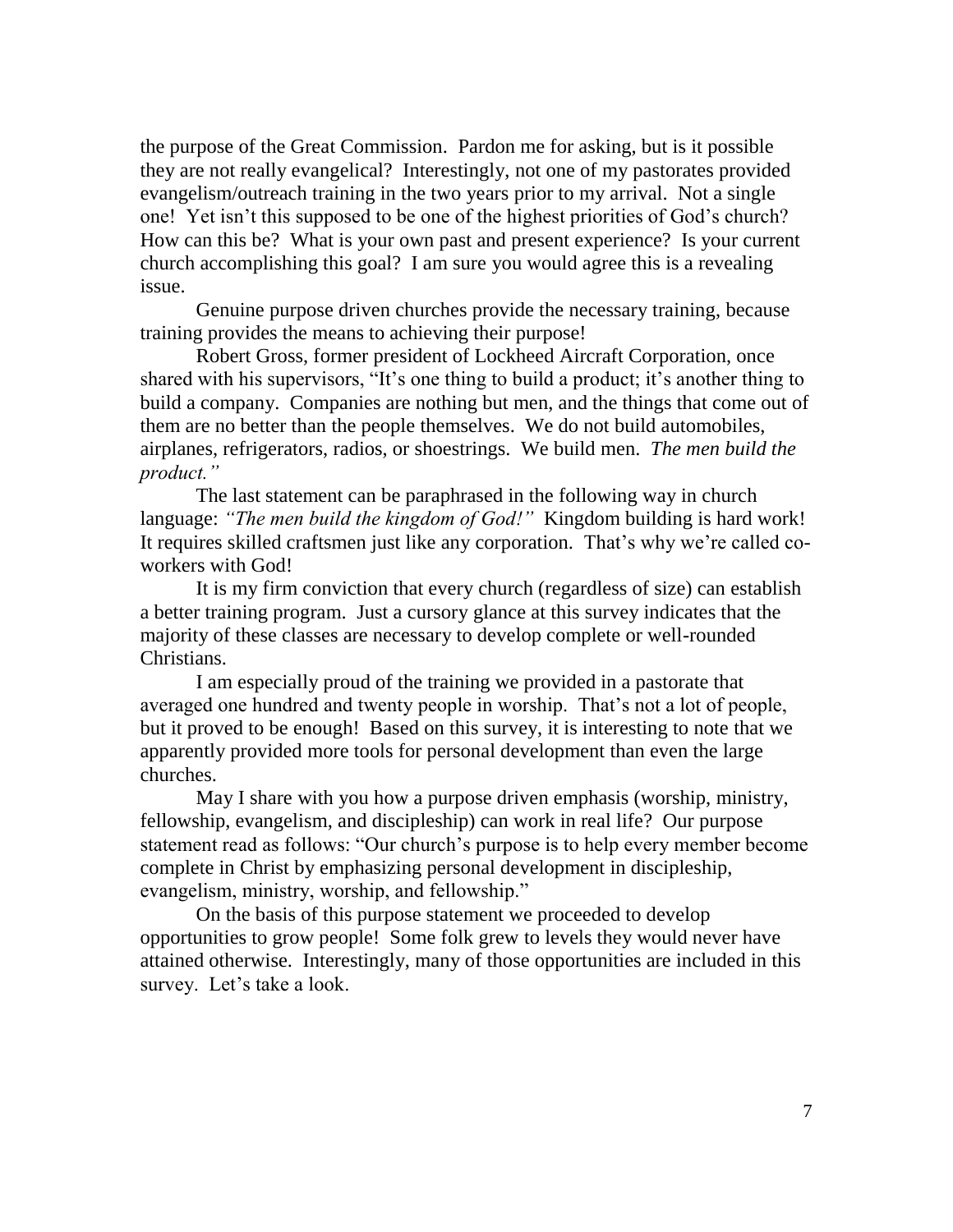- New membership we implemented a periodic four-hour seminar CLASS 101 called "Discovering Church Membership." This seminar was patterned after Rick Warren's Christian Life And Service Seminars. It introduced new members to our church's goals and made them aware of our own expectations for them.
- Basics of Christianity we provided a "BASICS" class during Sunday School for adult beginners in the faith. This class followed a one-year cycle designed to teach the trinity, inspiration, deity of Christ, etc. I taught this class. Six people completed the first year's cycle and rotated out. It was our practice to allow new students to rotate into the class at any time since the sessions did not build upon prior knowledge.
- How to study the Bible not provided.
- Evangelism/outreach training we provided training on Thursday evenings using the Southern Baptist program known as the NET. In addition, we converted our mid-week service to a "Be A Missionary" Wednesday service for all adults. Evangelism training happened every Wednesday night, because this was a very weak spot for the current membership. In addition, we provided a periodic four-hour seminar CLASS 401 "Discovering My Life Mission" developed by Rick Warren.
- Spiritual growth/renewal we taught a periodic four-hour seminar CLASS 201 called "Discovering Spiritual Maturity" developed by Rick Warren. This included a process for establishing a daily quiet time with the Lord!
- Effective prayer we intentionally programmed more prayer into our midweek service. Why? There was a significant performance gap between the effective prayer habits of the Social Security generation and the ineffective prayer habits of the younger generation. Also, we provided copies of the book *Praying Effectively For The Lost* by Lee E. Thomas and used it as a study text. Our Wednesday service concluded with small prayer circles. Last, our internet prayer chain included more than sixty email addresses.
- Spiritual gifts inventory this was done through a periodic four-hour seminar CLASS 301 called "Discovering My Ministry." It is provided by Rick Warren. *It is the best material I have ever seen* on this subject, but it does require extensive homework.
- Marriage enrichment not done. However, I routinely provided a foursermon series each summer titled "How To Deal With Family Problems."
- Leadership development CLASS 501 (monthly Saturday morning leadership training) was developed in-house to meet this need. One session created a comprehensive listing of every ministry presently functioning in the church so we could help new people find a way to serve immediately!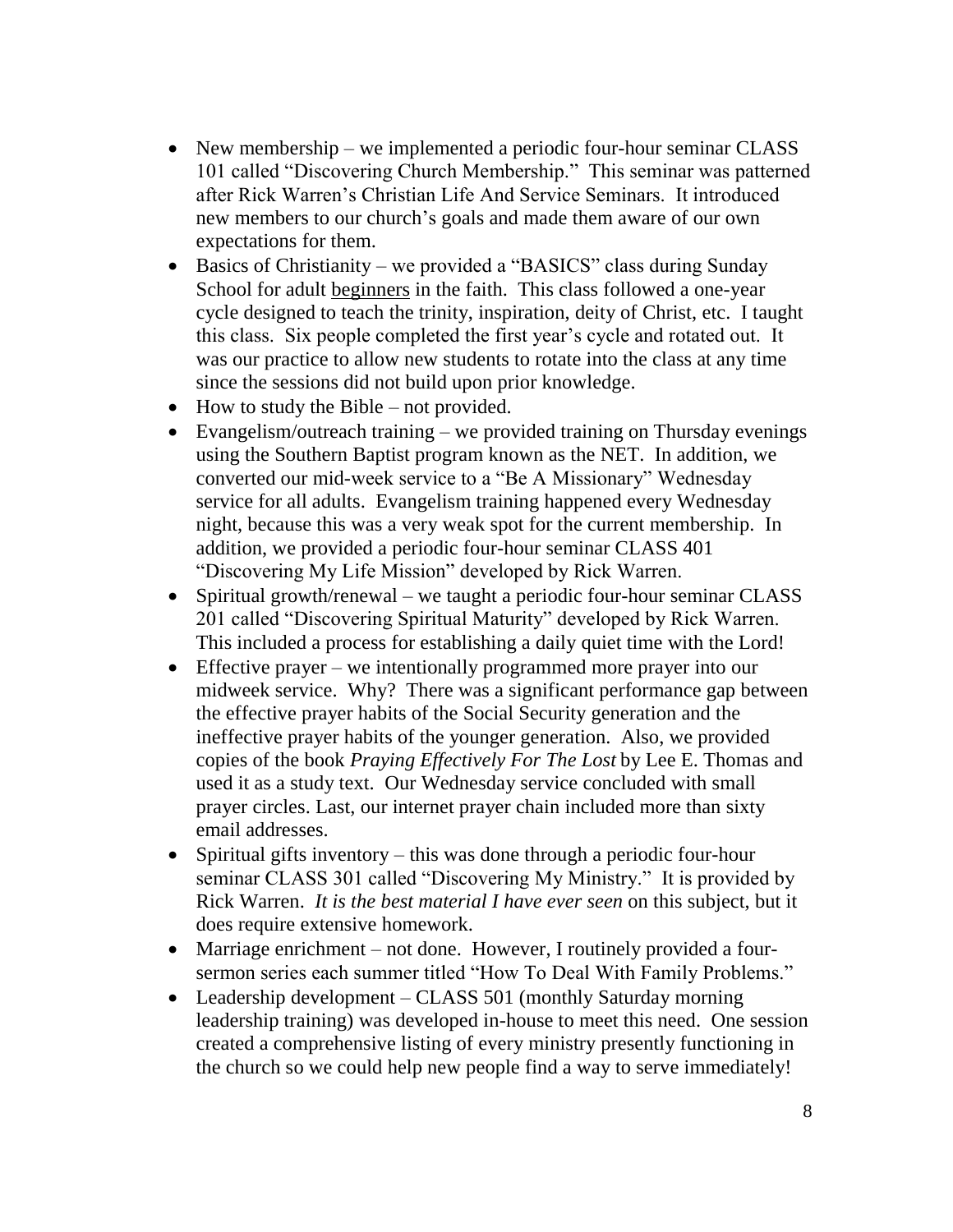We listed a staggering 332 ministries that continually happen in a church averaging one hundred and twenty people.

- Basics of church's denominational perspectives this objective was met in the Sunday morning BASICS class.
- Parenting/child development not done although we did provide free educational tutoring for students.
- Financial management not done. What potential, though, especially with this younger generation!
- Skills and talents profile this profile was part of CLASS 301. That class helped students evaluate their Spiritual gifts, Heart, Abilities, Personality, and Experience (otherwise known as SHAPE). It taught, in essence, identify what you are good at and use it for the glory of God!
- Grief recovery not done.
- Recovery from substance abuse not done. However, a larger Baptist church just a mile away included grief recovery in its training process.
- Health/weight loss/exercise not done.
- Ministry in the workplace this is admittedly a vague category. Our Wednesday night "Be A Missionary" theme equipped soulwinners to share Christ in their place of employment. One Hospice worker used the CLASS 401 training to lead several patients to a saving knowledge of Jesus Christ! That ministry was as effective as door-to-door visitation!
- Divorce recovery not done.
- Life skills not done.

How well does your church do in providing these important ministries? Let's grade ourselves in the same ministries as the ministries in the above charts. Give yourself a score of 100% in each ministry category your church provides. Give yourself a score of 0% in each category your church does not provide. Add the results. Next, compare your own total with the totals in Chart 1 of the small church, medium church, and large church (the large church category begins in the area of at least five hundred in regular attendance).

As noted above, we provided personal growth opportunities in categories 1, 2, 4, 5, 6, 7, 9, 10, 13, and 17. Based on our grading scale, we achieved a 100% rating in ten categories. That's a total of 1,000%. By contrast, the large churches (Chart 1) only attained a 788% rating. This rating system is not intended to be really scientific, but it illustrates that a small church can do much of what needs to be done!

At the same time, it leaves me wondering why the large churches do not provide more opportunities than they do. Perhaps St. John's syndrome has taken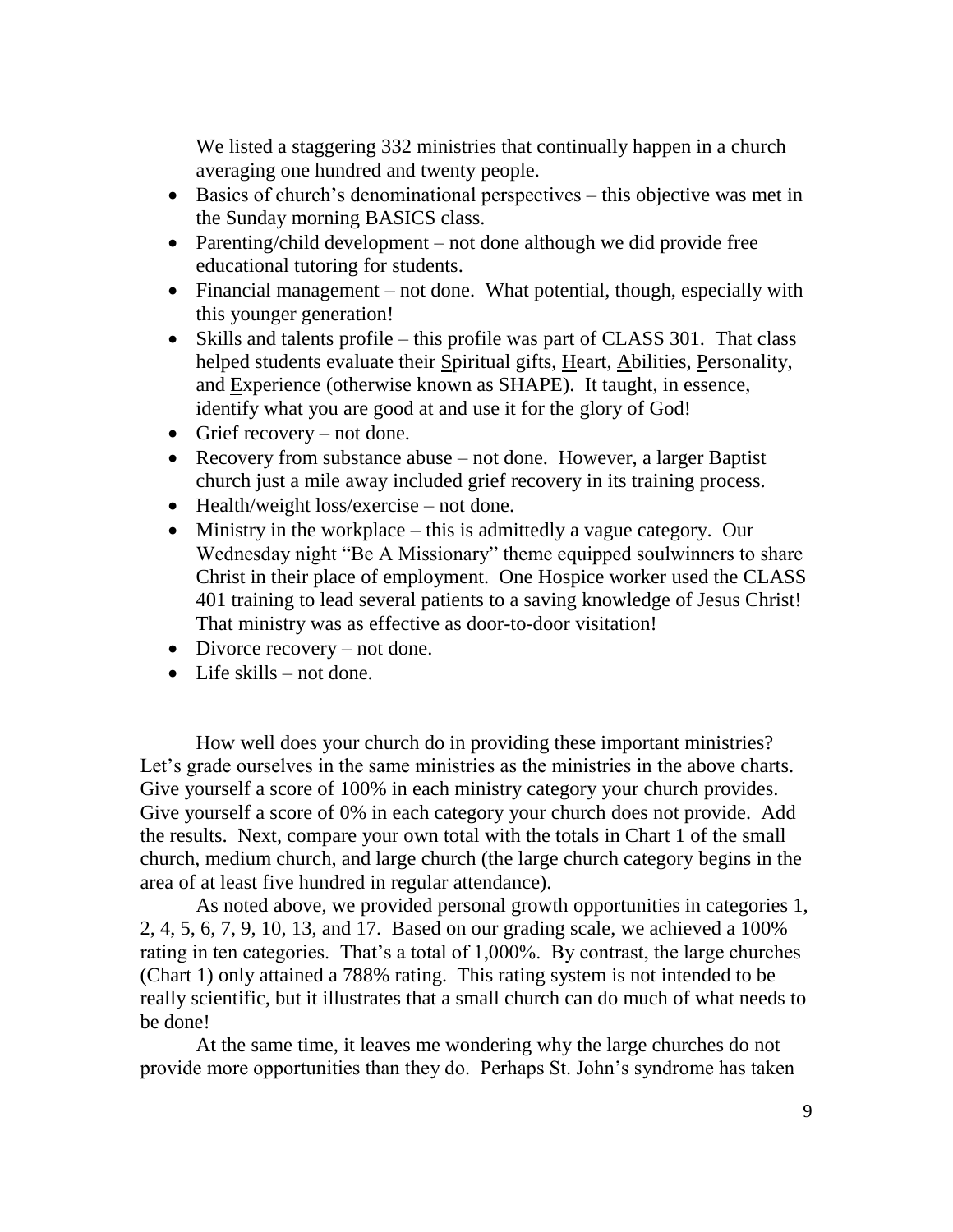root! St. John's Syndrome states, "Churches become less effective the longer they are in existence." Why? The church's original sense of purpose evaporates through time. In many cases it is simply a matter of the leadership arriving at its own maturity but forgetting its responsibility to help others (usually the next generation) come to maturity.

It is important to realize that the opportunities in these charts are very focused opportunities. They do not minister to every person at every point in his Christian life; however, they do minister to a substantial number of people at various points in their lives.

We do not begin or sustain a ministry just to have a ministry; instead, we allocate resources only after determining that the ministry will grow the people in accordance with our five-fold purpose.

God's church will become a much better church, if this purpose is accomplished in just a *minority* of our attendees. The impact upon the community can be monumental over time.

Once again, our goal is to grow people! This is exciting! Experience teaches that people experiencing personal growth are generally more excited about life, because growth raises our self-esteem. Self-esteem is usually related to one's significance in life. Most people truly want to make a difference in this world! *What makes a bigger difference than a growing Christian?*

The church benefits, the individual benefits, the community benefits, and the cause of Christ benefits in ways that we cannot even imagine! Only eternity can reveal the results! God has placed a hidden treasure in each member. Our God-given assignment is to help the members locate and unleash that treasure!

Once again, it's time for reflection. Does your current process bring people to a complete or well-rounded stage of Christian living? Think about your leadership team then about the teachers and other staff members. Are they as spiritual and effective as the prior generation? For example, due to the passing of the Greatest Generation some churches are now struggling with very few prayer warriors. Answer the following questions:

- How successful are your people in personal soulwinning and recruiting adults for church membership (an evangelism or outreach issue)?
- Are your people like Jesus in their lifestyle in such areas as love, forgiveness, temptation, and attitude (a discipleship issue)?
- How faithful are your people in attendance, giving, and prayer (a worship issue)?
- Do your people create a sense of belonging for the new members (a fellowship/assimilation issue)?